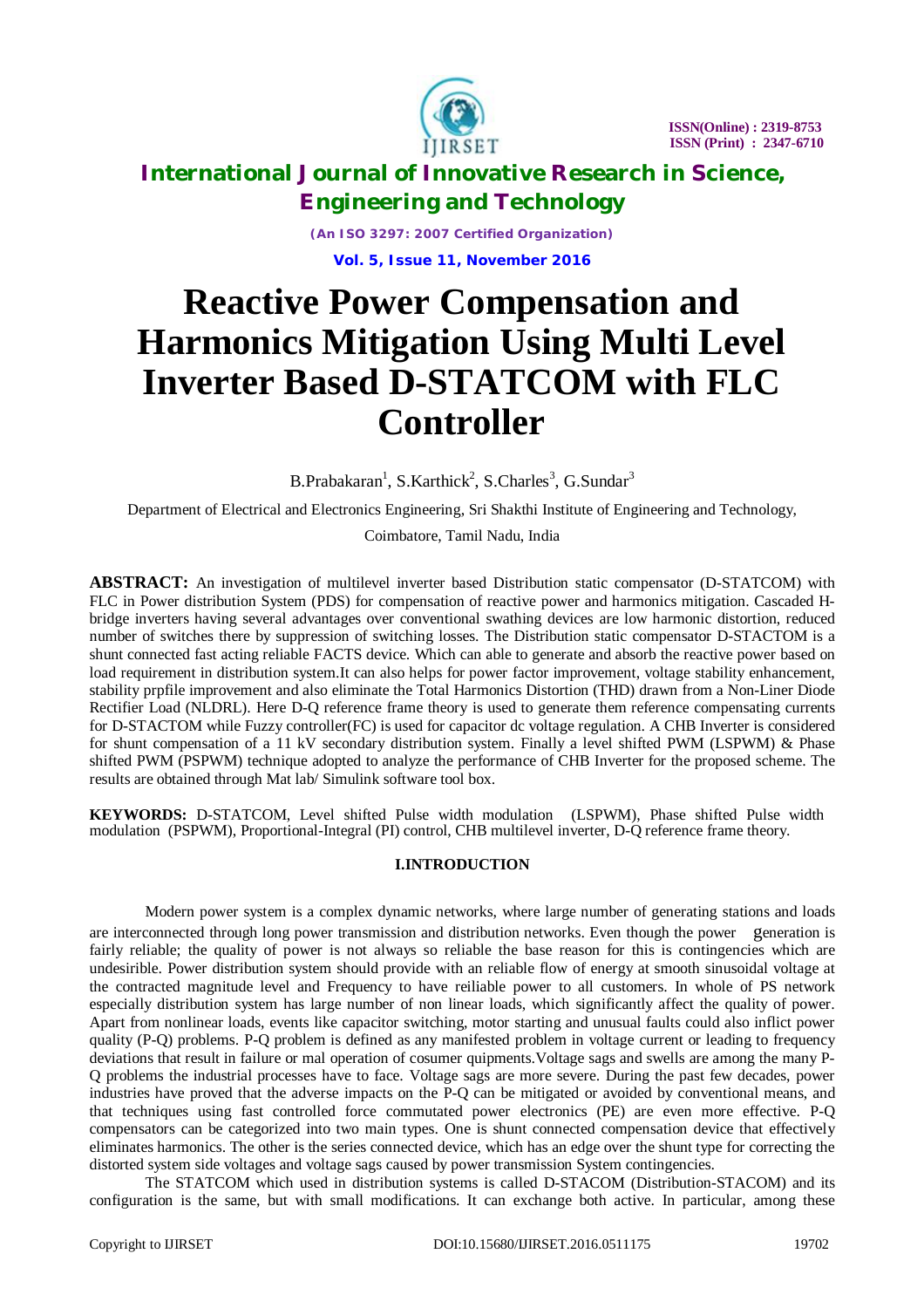

*(An ISO 3297: 2007 Certified Organization)*

#### **Vol. 5, Issue 11, November 2016**

topologies, CHB inverters are being widely used because of their Modularity and simplicity. Various modulation methods can be applied to CHB inverters. CHB inverters can also Increase the number of output voltage levels easily by increasing the number of H-bridges. This paper presents a D-STATCOM with a proportional integral controller based CHB multilevel inverter for the harmonics mitigation and reactive power compensation of the nonlinear loads. This type of arrangements have been widely used for P-Q applications due to increase in the number of voltage levels, low switching losses, low electromagnetic compatibility for hybrid filters and higher order harmonic limitation.

### **II. DESIGN OF MULTILEVEL BASED DSTATCOM**

#### *A.Basic Principle of D-STATCOM*

A D-STATCOM (Distribution Static Compensator), which is schematically depicted in consists of a two-level Voltage Source Converter (VSC), a dc energy storage device, a coupling transformer connected in shunt to the distribution network through a coupling transformer. The VSC converts the dc voltage across the storage device into a set of three-phase ac output voltages. These voltages are in phase and coupled with the ac system through the reactance of the coupling transformer. Suitable adjustment of the phase and magnitude of the D-STATCOM output voltages allows effective control of active and reactive power exchanges between the DSTATCOM and the ac system. Such configuration allows the device to absorb or generate controllable active and reactive power.



**Fig 2.1: Schematic Diagram of a D-STATCOM**

of Zth or fault level of the load bus. When the shunt injected current Ish is kept in quadrature with V L, the desired voltage correction can be achieved without injecting any active power into the system. On the other hand, when the value of Ish is minimized, the same voltage correction can be achieved with minimum apparent power injection into the system.

#### *B.Control Reactive Power for Compensation*

The aim of the control scheme is to maintain constant voltage magnitude at the point where a sensitive load under system disturbances is connected. The control system only measures the rms voltage at the load point, i.e., no reactive power measurements are required. The VSC switching strategy is based on a sinusoidal PWM technique which offers simplicity and good response. Since custom power is a relatively low-power application, PWM methods offer a more flexible option than the fundamental frequency switching methods favored in FACTS applications. Apart from this, high switching frequencies can be used to improve on the efficiency of the converter, without incurring significant switching losses. Instantaneous active and reactive current components of the nonlinear load. In the same way, the mains voltages V (a, b, c) and the available currents ij (a, b, c) in a-b-c components must be calculated as given by formula, where C is Clarke Transformation Matrix.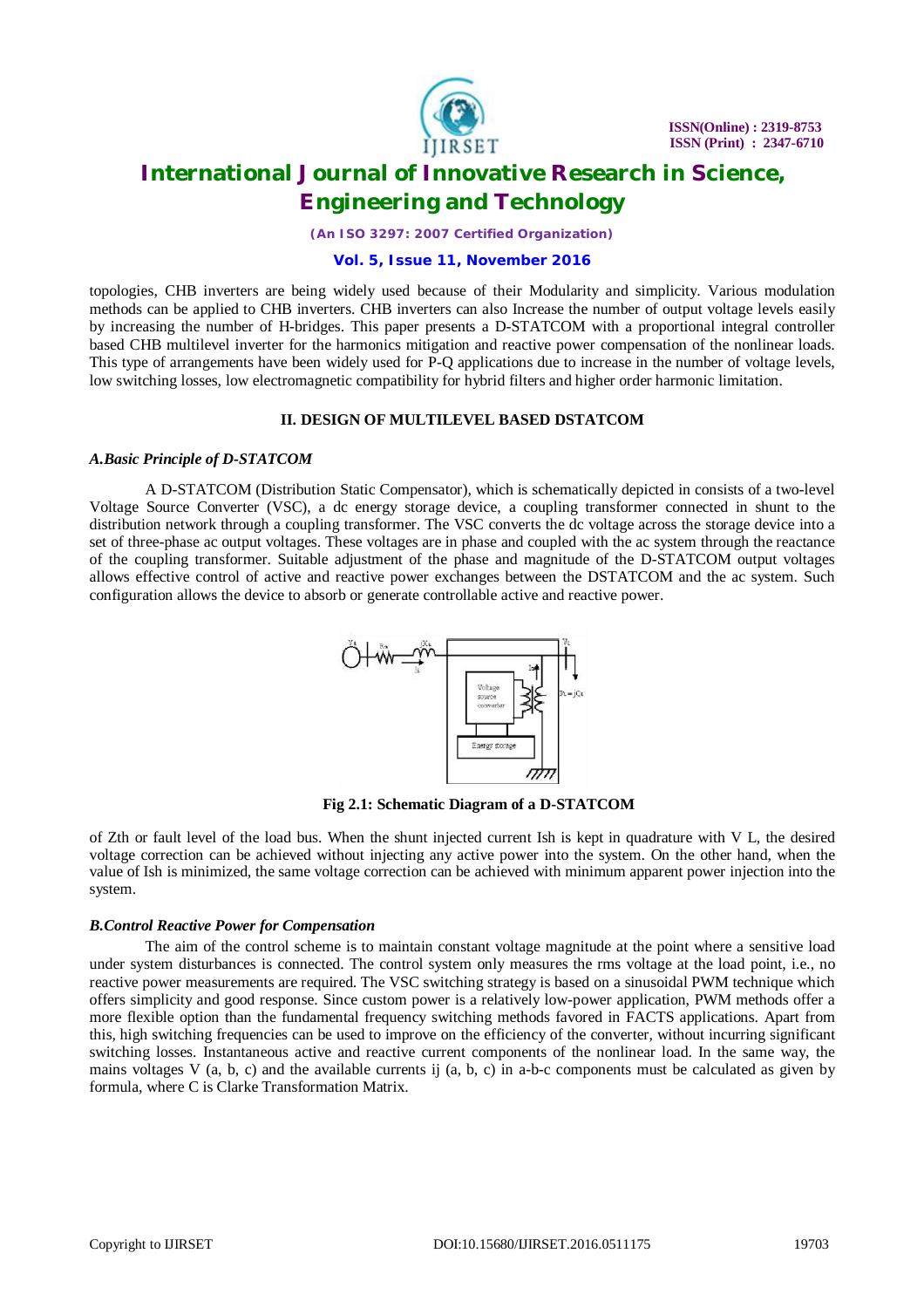

*(An ISO 3297: 2007 Certified Organization)*

**Vol. 5, Issue 11, November 2016**







Fig 2.2 shows the block diagram SRF method. Under balanced and sinusoidal voltage conditions angle fI is a uniformly increasing function of time. This transformation angle is sensitive to voltage harmonics and un balance; therefore d fI /d t may not be constant over a mains period. The circuit model of a single CHB inverter configuration. By using single H-Bridge we can get 3 voltage levels. The number of output voltage levels of CHB is given by 2n+l and voltage step of each level is given by Vdc/2n, where n is number of H-Bridges connected in cascaded. The switching table is given in Table 2.1.

| <b>Switches Turn On</b>                                           | <b>Voltage Level</b> |  |
|-------------------------------------------------------------------|----------------------|--|
| S1, S2                                                            | Vdc                  |  |
| S1, S2, S5, S6                                                    | 2Vdc                 |  |
| S <sub>4</sub> , D <sub>2</sub> , S <sub>8</sub> , D <sub>6</sub> |                      |  |
| S3, S4                                                            | $-Vdc$               |  |
| S3, S4, S7, S8                                                    | $-2Vdc$              |  |

#### **Table 2.1Switching table for 5-level CHBInverter**

Then for different time values, the voltage values are taken from the harmonics waveform and compared with the reference waveform.



**Fig2.3: Block diagram of Feedback controller**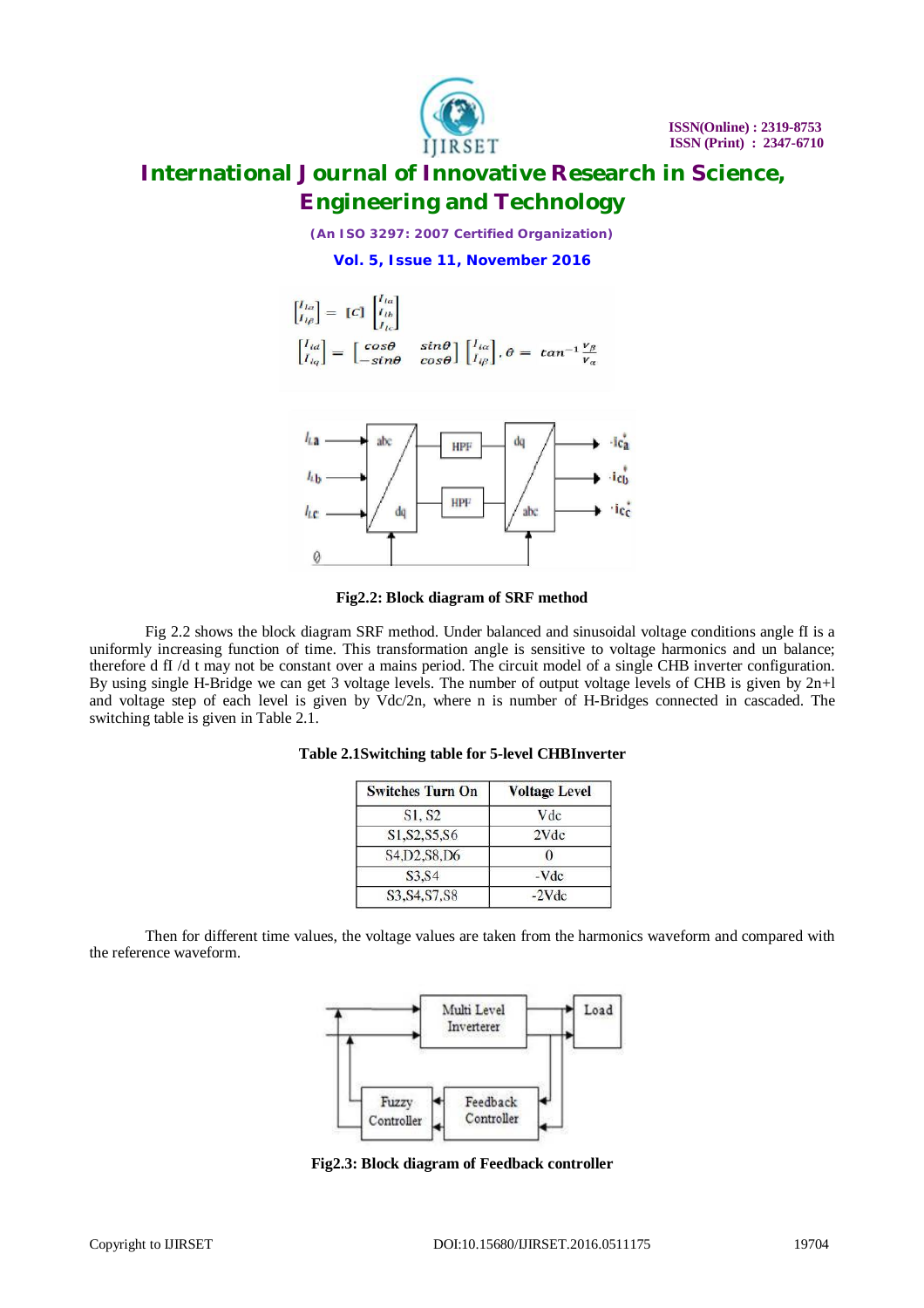

*(An ISO 3297: 2007 Certified Organization)*

#### **Vol. 5, Issue 11, November 2016**

After calculating the voltage error values, next step is to generate training dataset for training fuzzy system. Generating training dataset is one of the most important Processes because based on the training dataset only the Fuzzy control system will be trained. Where V*ref is* the voltage value of the system without Harmonics. By using the above dataset, fuzzy system is trained. The fuzzy operation is explained briefly in the below Sections. After completion of training, fuzzy is used for Practical application. After completion of training fuzzy System the next step is to eliminate the harmonic contents in the system. First voltage error values are calculated using the equation 3. By giving voltage error values as input to the Fuzzy system, it gives corresponding frequency and switching angles as output. By applying this frequency and Switching angle values to the system the harmonic contents present in the system are eliminated. The frequency and switching angle are substituted in the equation given below

#### **A.CONSTRUCTION OF FUZZY CONTROLLER**

The internal structure of the control circuit. The control scheme consists of Fuzzy controller, limiter, and three phase sine wave generator for reference current generation and generation of switching signals. The peak value of reference currents is estimated by regulating the DC link voltage. The actual capacitor voltage is compared with a set reference value. The error signal is then processed through a Fuzzy controller, which contributes to zero steady error in tracking the reference current signal.

A fuzzy controller converts a linguistic control strategy into an automatic control strategy, and fuzzy rules are constructed either by expert experience or with a knowledge database. Firstly, the input Error 'E' and the change in Error 'ΔE' have been placed with the angular velocity to be used as the input variables of the fuzzy logic controller. Then the output variable of the fuzzy logic controller is presented by the control Current Imax



 **Fig 2.4: Conventional fuzzy controller**

To convert these numerical variables into linguistic variables, the following seven fuzzy levels or sets are chosen: NB (negative big), NM (negative medium), NS (negative small), ZE (zero), PS (positive small), PM (positive medium), and PB (positive big), as can be seen in Fig.3.14.



 **Fig 2.5 :Membership functions for Input, Change in input, Output.**

#### **III. MATLAB/SIMULINK POWER CIRCUIT MODEL OF D-STATCOM**

The power circuit model shows as 3-phase ac source, transmission line system, non linear load, DSTATCOM, control circuit, V-I measurements. The DSTATCOM is connected across the non linear load, from that we obtained compensating currents, that are used to mitigate the harmonics, and compensation of reactive power.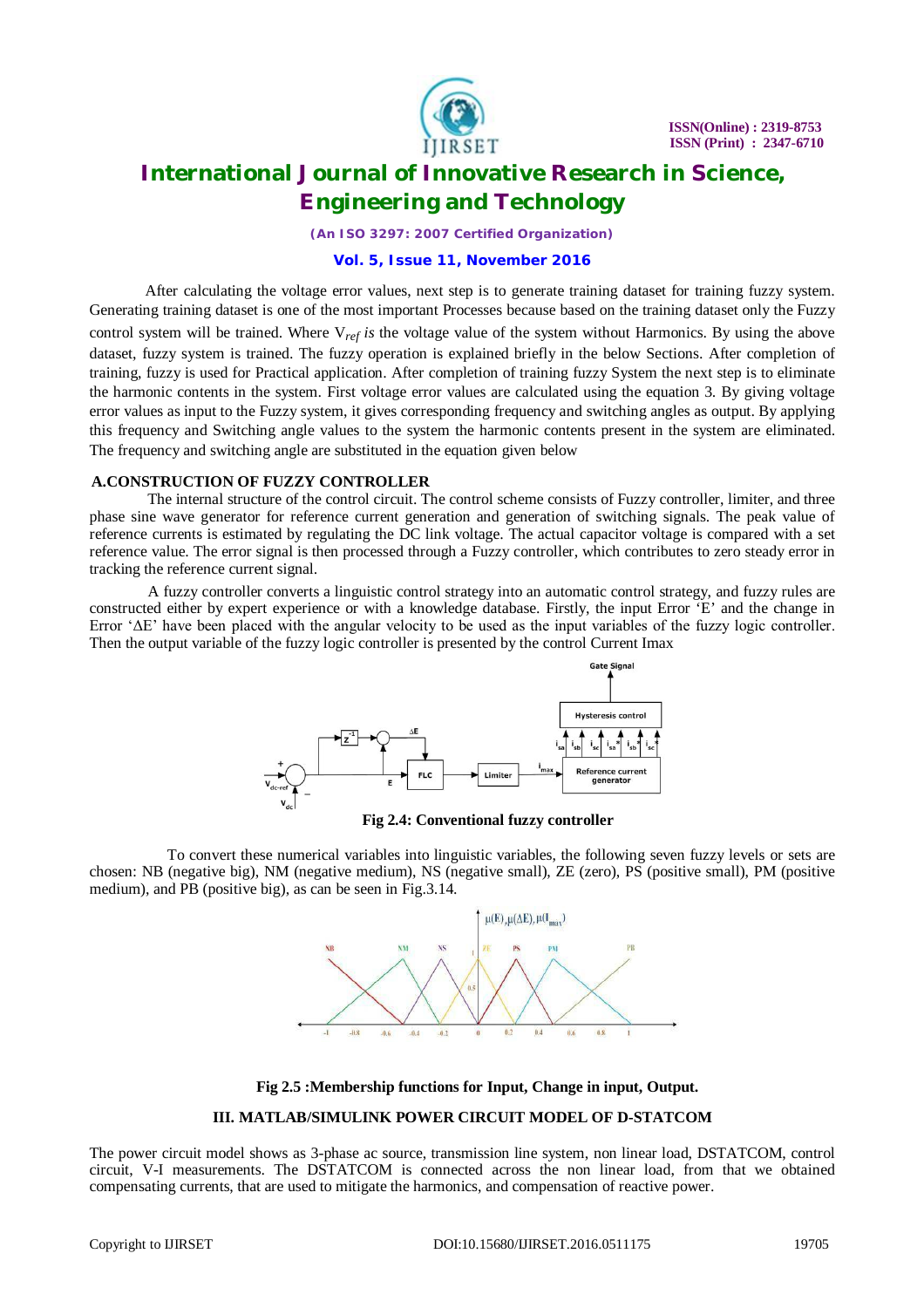

*(An ISO 3297: 2007 Certified Organization)*

**Vol. 5, Issue 11, November 2016**



#### **Fig 3.1 Matlab/Simulink power circuit model for D-STATCOM**

The three phase source voltages, three phase source currents and load currents respectively with DSTATCOM. It is clear that with DSTATCOM even though load current is non sinusoidal source currents are sinusoidal. Three phase source current that is given to by the supply, it consists harmonic content in its wave form as shown in fig.3.3. The active power can be improved with compensation of reactive power using DSTATCOM. Numerically average Real Power 4.5\*10^6 Watts



*Fig 3.2:Source voltage, current and load current with D-STACTOM*



**Fig 3.3**: **Active and reactive power transferred to load with DSTATCOM**

#### **Reactive power transferred to load with DSTATCOM**

The average reactive power almost near to 0 VAR, hence the reactive power compensation takes place with DSTATCOM.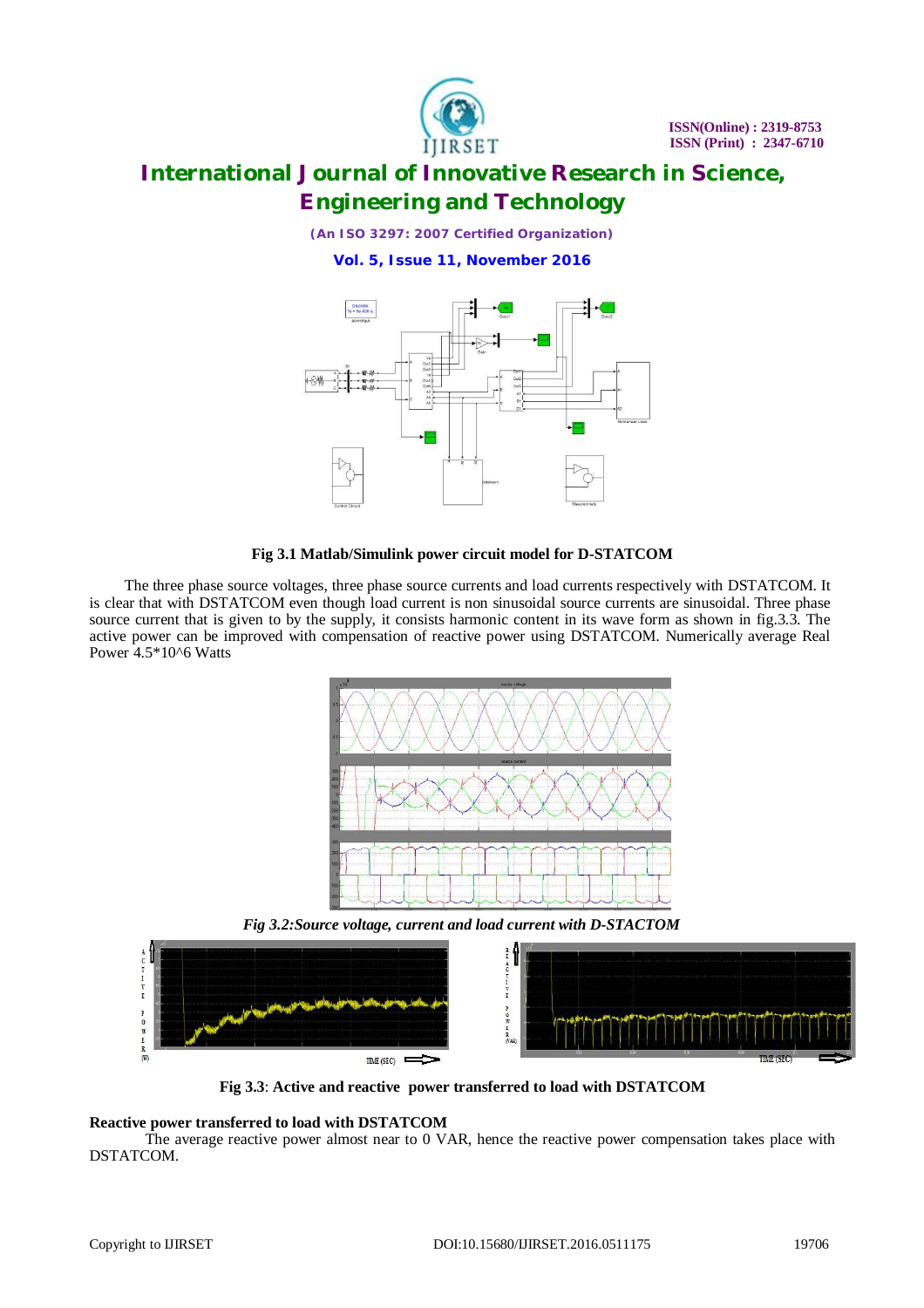

*(An ISO 3297: 2007 Certified Organization)*

**Vol. 5, Issue 11, November 2016**

### **Harmonic spectrum of phase-a source current with and without DSTATCOM**

Hence the Total Harmonic Distortion (THD) of source current without **DSTATCOM** is 29.93% reduced to 6.19% with DSTATCOM.



**Fig.3.4: Harmonic spectrum of phase-a source current with DSTATCOM**

### **DSTATCOM WITH FUZZY LOOP CONTROLLER**

The Source Voltage, Source Current, and Load Current, of Proposed Cascaded Multilevel Inverter Based DSTATCOM under Inductive load condition with Fuzzy Logic Controller.



**Fig. 3.5:Source Voltage, Source Current, Load Current with FLC H.Harmonic spectrum of phase-a source current with FLC**